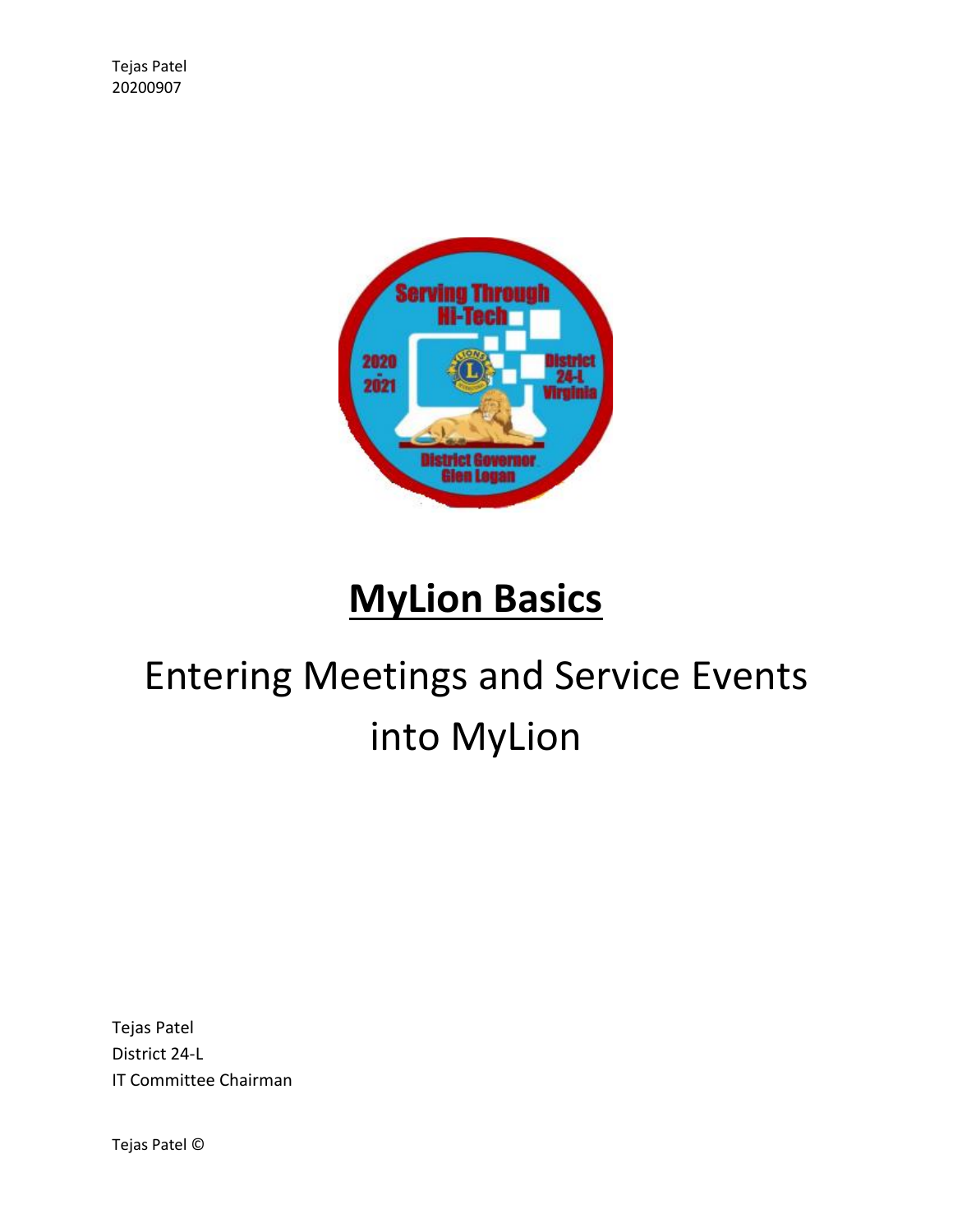#### **Table of Contents**

| $\mathbf{I}$ . | Objectives                                   |    |
|----------------|----------------------------------------------|----|
| Ш.             | Scope                                        | 3  |
| III.           | Task, responsibilities, and accountabilities | 3  |
| IV.            | Procedures                                   | 3  |
|                | a. Log in to MyLion                          | 3  |
|                | Dashboard<br>b.                              | 4  |
| V.             | MyLion                                       | 4  |
| VI.            | References                                   | 10 |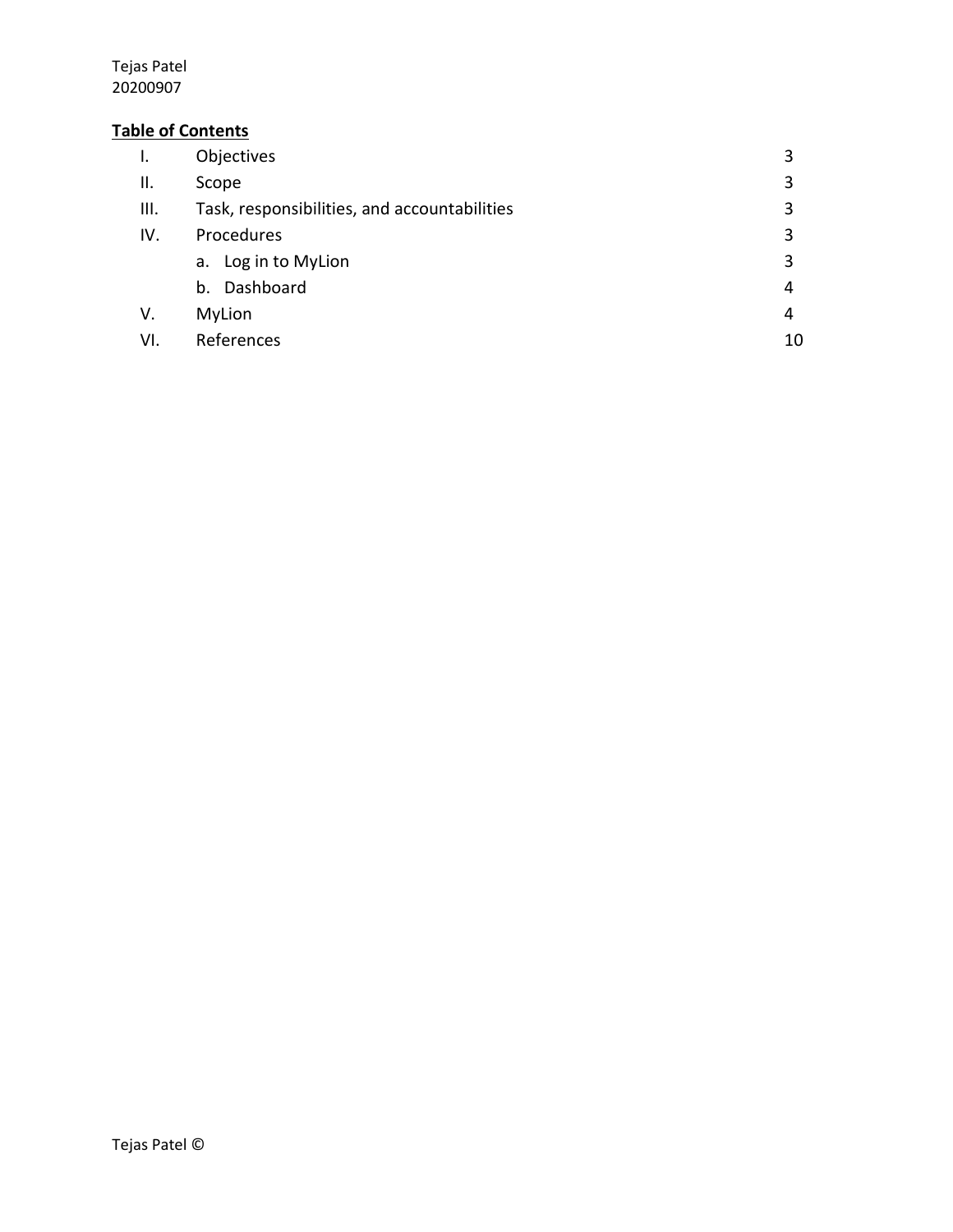#### **Objectives:**

- Provide details on how designated Lions can enter Meetings and Service Activities into the MyLion website.
- Screenshots and details will be provided in this guide to visualize procedures.

#### **Scope:**

- The Scope of this guide is to cover the details of how designated Club officers can enter details regarding Club activities into MyLion. These activities can include:
	- o Meetings
	- o Service Activities

#### **Task, responsibilities, and accountabilities:**

| п.<br><u>íask</u><br>sible |  |
|----------------------------|--|
|----------------------------|--|

#### **Procedures:**

#### **Log in to MyLion:**

- Type "app.mylion.org" into a Search Engine. (Recommend Using Google Chrome as your web browser).

| We have a new universal login system. Your Lion Account usemame and password allows you<br>access to all Lions applications: MyLCI, MyLion, Shop and Insights. MyLCI users who do not have a | <b>Welcome to your Lion Account</b><br>MyLion username and password- register for your Lion Account today!                                                                          |  |
|----------------------------------------------------------------------------------------------------------------------------------------------------------------------------------------------|-------------------------------------------------------------------------------------------------------------------------------------------------------------------------------------|--|
| <b>SIGN IN</b><br>Email or Mobile<br>Password<br><b>SIGN IN</b><br>Forgot your Lion Account Username? or Forgot your<br>DRISSHOND?                                                           | <b>REGISTER</b><br>Don't have a Lion Account? Create an<br>account today to access all our great tools<br>and features!<br><b>REGISTER</b>                                          |  |
| @ 2019 Lions Clubs International<br>Google Play                                                                                                                                              | Powered by Lions Clubs International<br>300 W. 22nd Street, Oak Brook, IL 60523-8842<br>Privacy Policy   Terms of Use<br>Do you have the mobile app? Download it here.<br>App Store |  |

- Enter your email or mobile number and password at the designated location.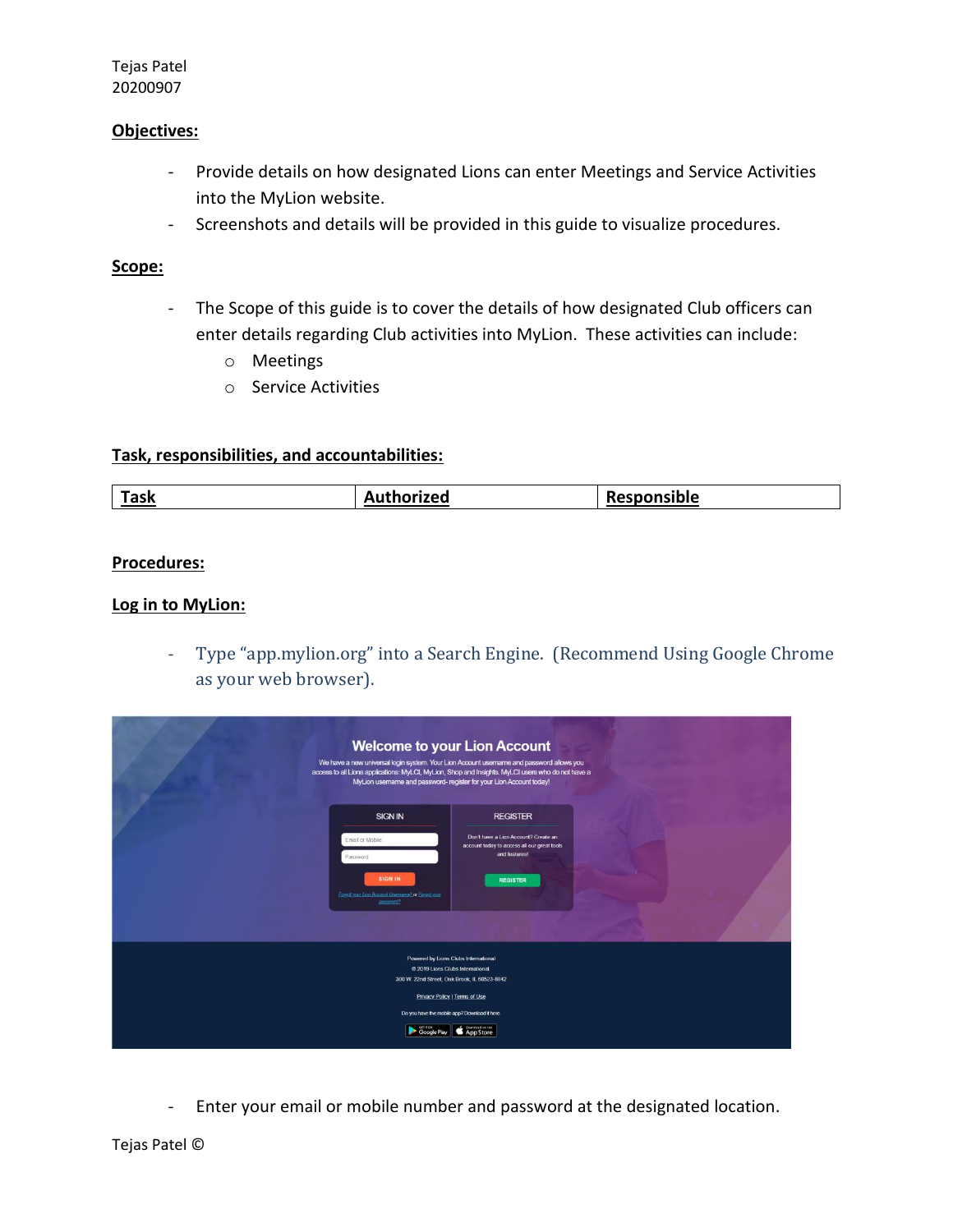- If you have forgotten your Username or password click on the respective item below the "SIGN IN" button.

#### **Dashboard**

- Once you have logged in successfully, you will see your Club Dashboard.

| <b>OR</b> Lions Cubs International    |                    |                                                      |                                 |                                                                        |                 | Messages<br><b>Support</b> |                              |
|---------------------------------------|--------------------|------------------------------------------------------|---------------------------------|------------------------------------------------------------------------|-----------------|----------------------------|------------------------------|
| <b>Member Portal</b><br>Welcome, Lion |                    |                                                      |                                 |                                                                        |                 |                            |                              |
|                                       |                    | $\ddot{\phi}_2$                                      | íĭÍ                             | 歐                                                                      |                 |                            |                              |
|                                       | <b>MyLion</b>      | <b>MyLCI</b>                                         | Insights                        | Learn                                                                  | <b>Shop</b>     | <b>Connect</b>             | Take the tour                |
| <b>Newsfeed</b>                       |                    | 2 Followers 25 Following                             | <b>Announcements</b>            |                                                                        |                 |                            | See All                      |
| All Posts<br>$\checkmark$             | <b>Create Post</b> | $^{+}$                                               | There are no new announcements. |                                                                        |                 |                            |                              |
|                                       |                    | $\overline{\Omega}$<br>Your Nei<br>$\cdots$<br>peers | <b>Service Metrics</b>          |                                                                        |                 |                            | See All                      |
|                                       |                    |                                                      | Current Lion Year               |                                                                        |                 |                            |                              |
| 學學                                    |                    |                                                      | 204                             | $\overline{4}$                                                         | 11              | \$100                      | \$0                          |
|                                       |                    |                                                      | People Served                   | Service Activities Completed                                           | Volunteer Hours | Funds Donated (USD)        | Funds Raised (USD)           |
|                                       |                    |                                                      |                                 | Number of People Served reflects a 3,000 cap per club service activity |                 |                            | July 1, 2020 - June 30, 2021 |

The Dashboard is the location where you can see all of the details about your Club in one location. This is where you can also access all of the other aspects of LCI.

### **MyLion**

- When you click on "MyLion" you will be taken to your Club's specific entry page. At a glance, you can see the following items regarding your Club:
	- o Statistics for your Club for that Lions Fiscal Year
	- o Enter the meetings and activities of your Club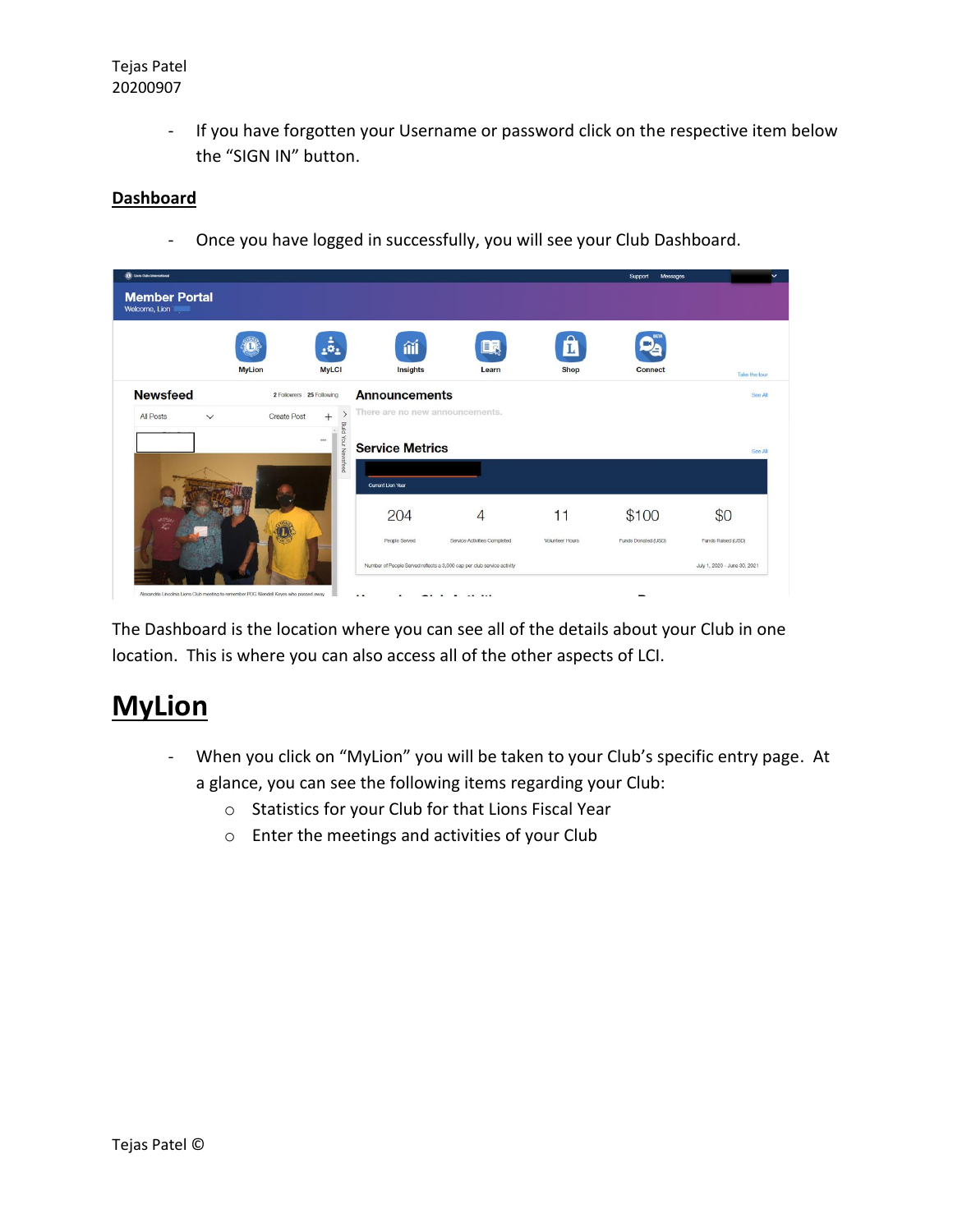

- Here you can begin to add all of the activities that your Lions have (or will be) doing. If you would like to enter an upcoming meeting or activity, click on "Upcoming Activity".

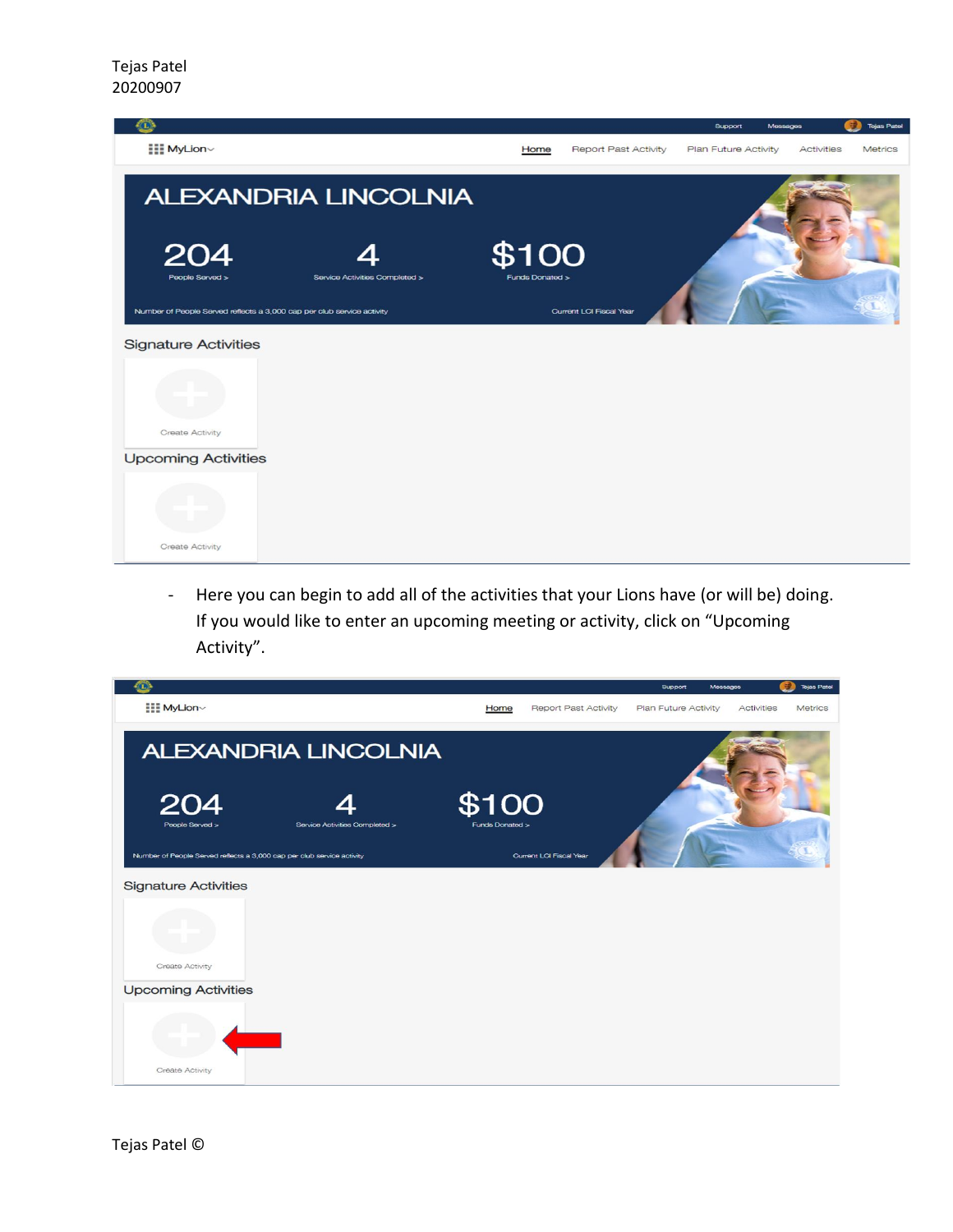- You will then be taken to a screen where you can choose what kind of activity your Club will be conducting. The four choices are:
	- o Service Activity
	- o Fundraiser
	- o Meeting
	- o Donation



- "Service Activity"
	- o When you click on the specific type of "Service Activity" (making sure that it is highlighted) and then the "Continue" button, you will get to a page which will ask for the specific cause that the activity will impact.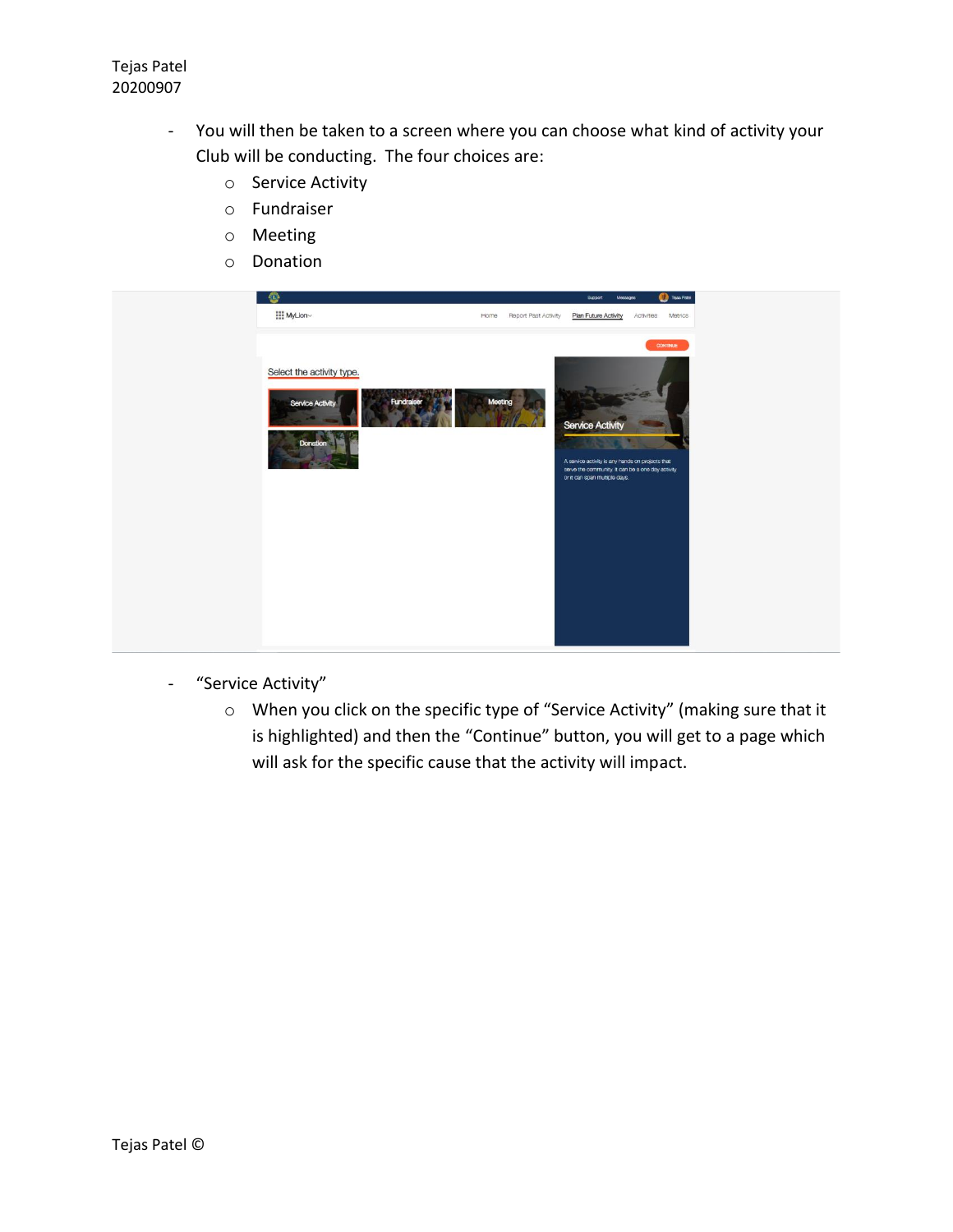

Once you choose which specific activity your activity will cover, choose the choice and then click on "Continue". Then you will get to the page where you will be able to enter the specifics about the activity.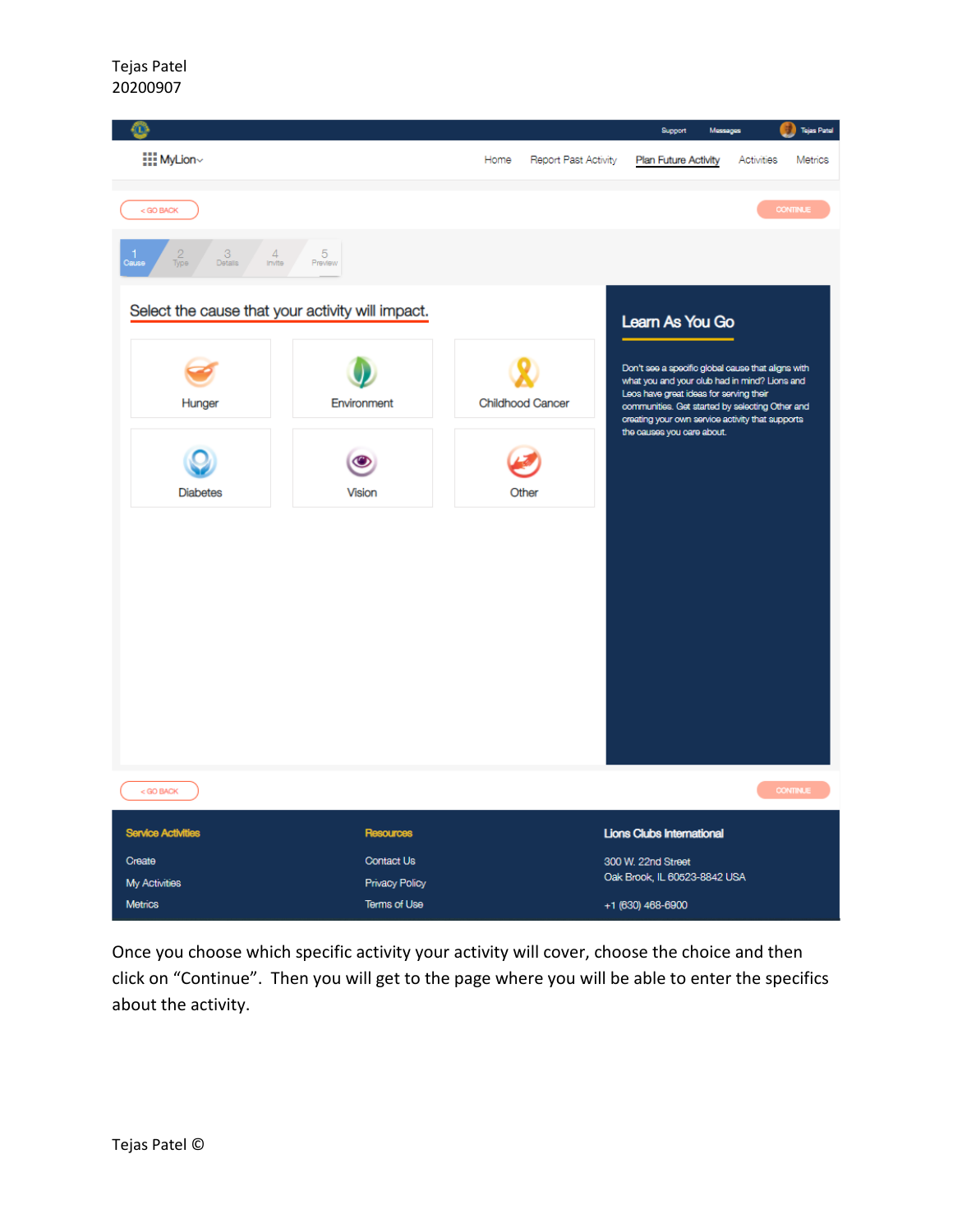| < GO BACK                                                                                                                                                                        |                                      |                                                | <b>CONTINUE</b>                                                                          |
|----------------------------------------------------------------------------------------------------------------------------------------------------------------------------------|--------------------------------------|------------------------------------------------|------------------------------------------------------------------------------------------|
| 1<br>Cause<br>$\frac{3}{\text{Dstalls}}$<br>$\frac{4}{\text{invite}}$<br>5 <sub>Perb</sub><br>$\frac{2}{\text{Type}}$                                                            |                                      |                                                |                                                                                          |
| 1. Activity Details                                                                                                                                                              |                                      | <b>USE DEFAULT IMAGE</b><br>Edit Current Image |                                                                                          |
| <b>Activity Level</b><br>Club District<br>Multiple DistrictDistrict<br>District 24 L                                                                                             |                                      |                                                | <b>Food Collection and Food</b><br><b>Banks</b>                                          |
| Club<br>ALEXANDRIA LINCOLNIA                                                                                                                                                     | $\checkmark$                         |                                                |                                                                                          |
|                                                                                                                                                                                  |                                      |                                                | A week-long food collection initiative that                                              |
| Activity Name *<br>Food Collection and Food Banks                                                                                                                                |                                      |                                                | mobilizes the community to donate nutritious<br>food for subsequent sorting, packing and |
| Signature Activity?                                                                                                                                                              |                                      |                                                | delivery to local food organizations<br><b>WHAT YOU WILL ACHIEVE</b>                     |
|                                                                                                                                                                                  |                                      |                                                |                                                                                          |
| What is a signature activity?<br>A signature activity is a recurring activity which represents<br>っ<br>the identity and /or specialization of the organizing club,               |                                      |                                                | <b>DURATION</b><br>Event Duration: 1 week                                                |
|                                                                                                                                                                                  |                                      |                                                |                                                                                          |
| district or multiple district.                                                                                                                                                   |                                      |                                                | Expected Planning Time: 1-2 months                                                       |
|                                                                                                                                                                                  |                                      |                                                | Download the Full Planning Guide                                                         |
|                                                                                                                                                                                  |                                      |                                                |                                                                                          |
|                                                                                                                                                                                  |                                      |                                                |                                                                                          |
| ₩<br>Time                                                                                                                                                                        | 8:00 AM                              |                                                |                                                                                          |
| ∷∷<br>Time                                                                                                                                                                       | 5:00 PM                              |                                                |                                                                                          |
|                                                                                                                                                                                  |                                      |                                                |                                                                                          |
| A week-long food collection initiative that mobilizes                                                                                                                            | $\Delta$<br>$\overline{\phantom{a}}$ |                                                |                                                                                          |
| Place name<br>Address or Place *<br>Start Date *<br>End Date *<br>Activity Description *<br>the community to donate nutritious food for<br>Please enter the missing information. |                                      |                                                |                                                                                          |
|                                                                                                                                                                                  |                                      |                                                |                                                                                          |
|                                                                                                                                                                                  |                                      |                                                |                                                                                          |
|                                                                                                                                                                                  |                                      |                                                |                                                                                          |
| Everyone<br>Club                                                                                                                                                                 | Only me                              |                                                |                                                                                          |
| 2. Privacy Settings<br>Who can see this?<br>Who can join?                                                                                                                        |                                      |                                                |                                                                                          |

- Fill in the pertinent information and then click "Continue".
- Privacy Settings:
	- o Recommend that you put "Everyone" who can see this and can join.

Once you click on "Continue", you will be able to see the Summary page of all of the activities that have been entered.

You can specifically click on each activity to get the details regarding each.

Tejas Patel ©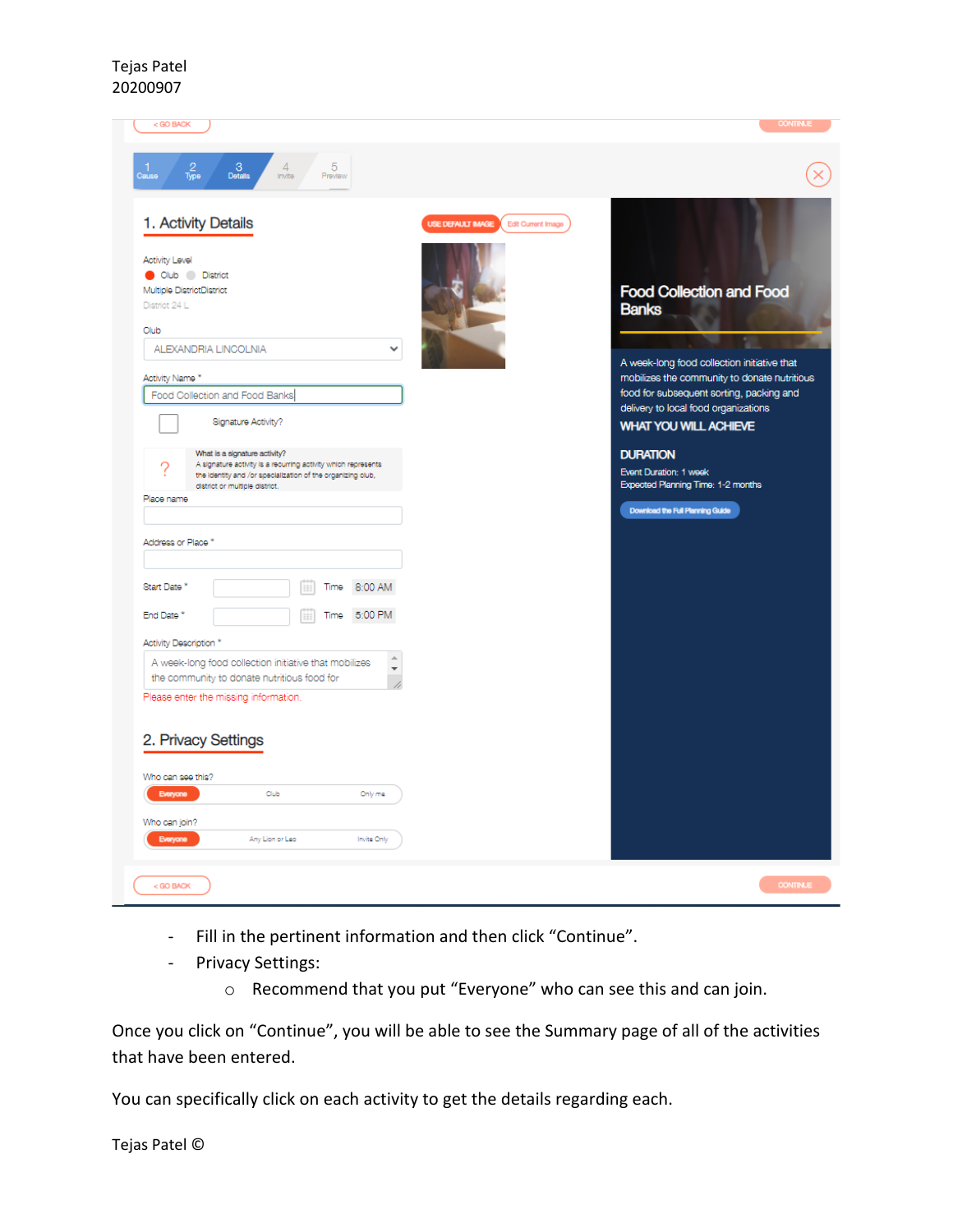This is a great way to doublecheck and ensure accuracy of your entered activities.